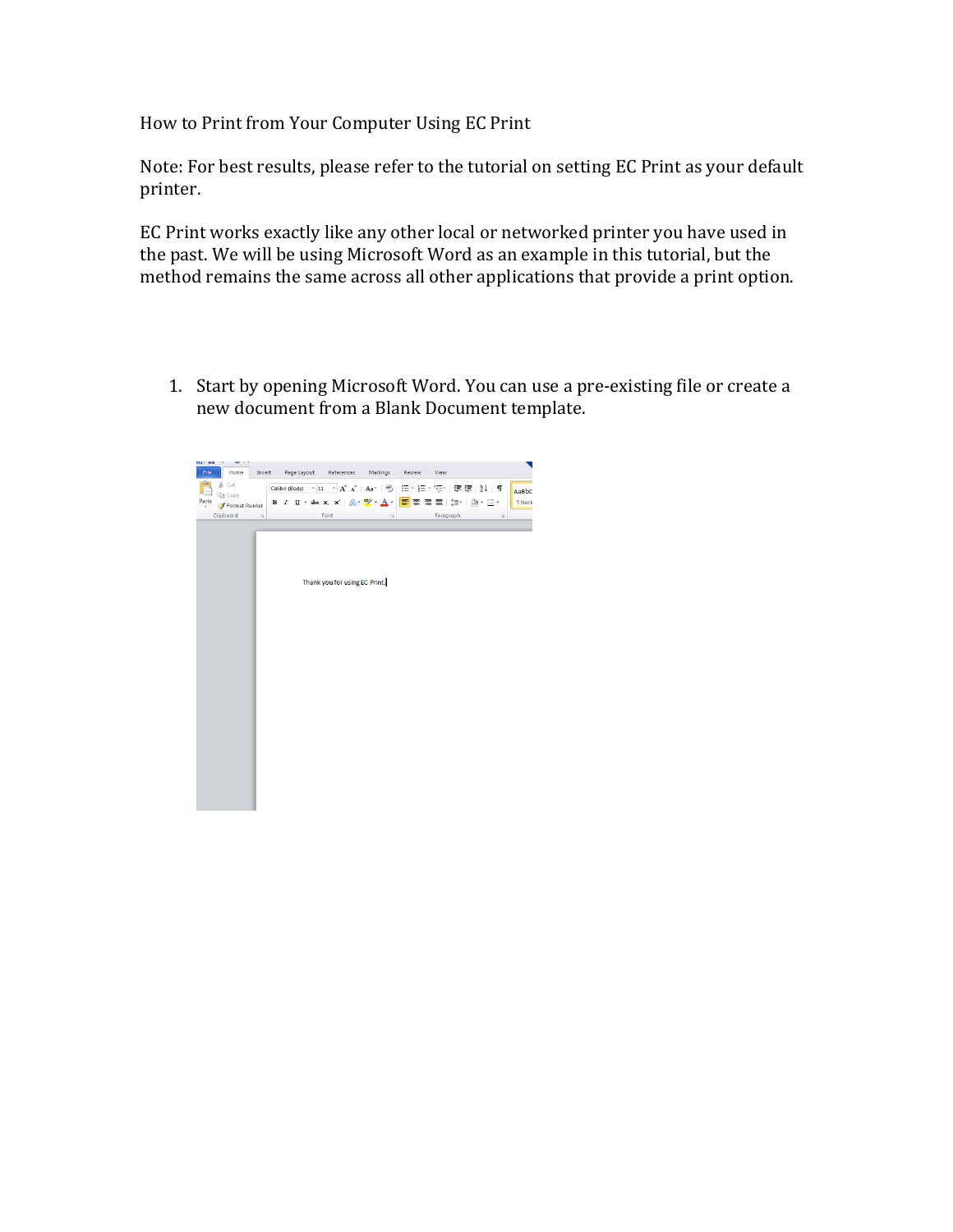2. Next, we will print the file by going to the "File" tab on the top left and then selecting the "Print" option.



3. Ensure that the BW\_Print is selected as the printer. This should be the first highlighted option if it is set as your default printer.

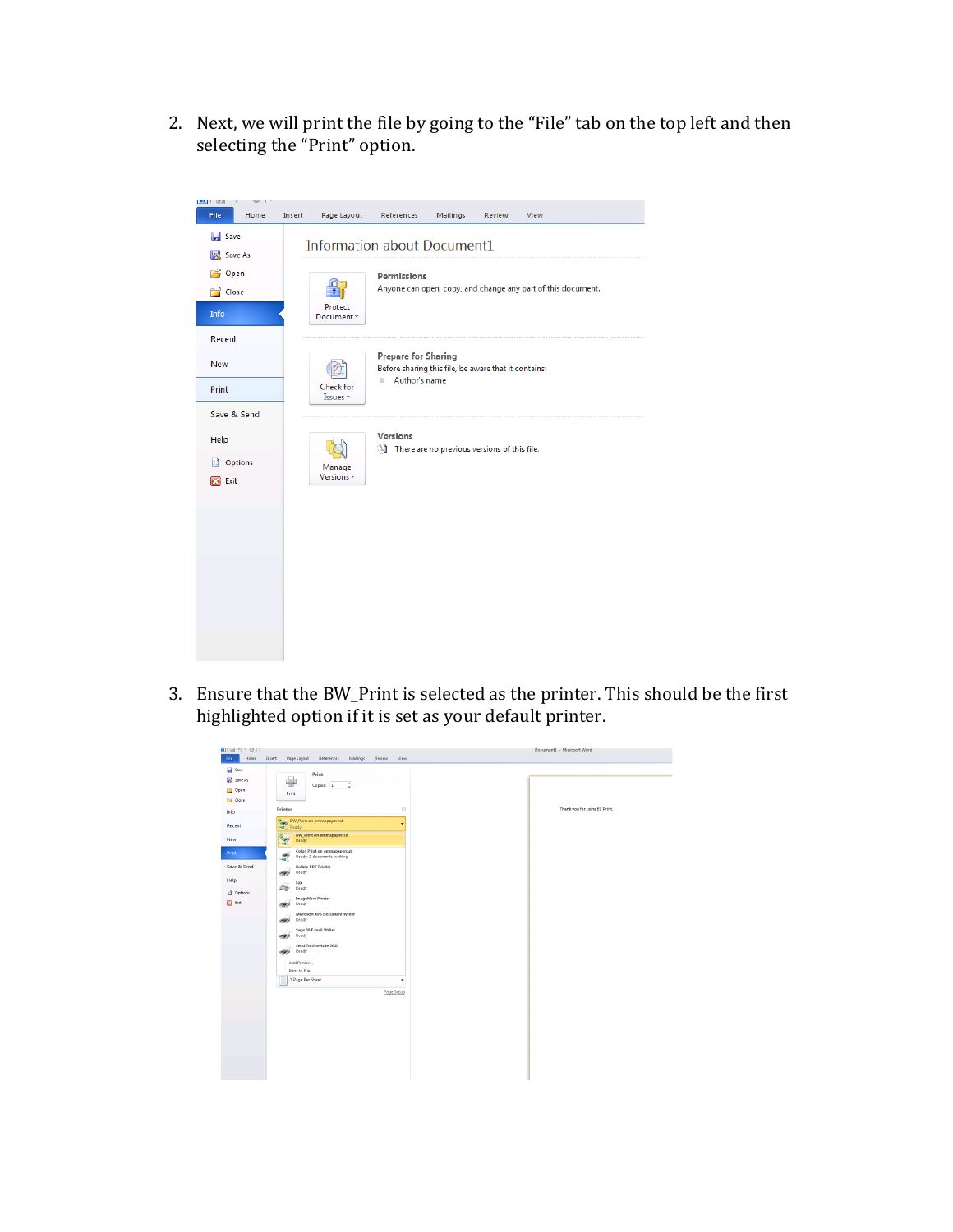4. Under Settings and the Page Selection window, you will see a box that says "Print One Sided". By selecting this box, you will be able to change this setting to print on both sides. We strongly encourage all users to use this feature as common practice.

| Save<br>Save As   | Print                                                                                      |
|-------------------|--------------------------------------------------------------------------------------------|
| Open              | ÷<br>Copies: 1<br>Print                                                                    |
| Close             | $^{\circ}$                                                                                 |
| Info              | <b>Printer</b>                                                                             |
| Recent            | 8 / BW_Print on emmapapercut<br>٠<br>$\blacksquare$ Ready                                  |
| <b>New</b>        | <b>Printer Properties</b><br><b>Settings</b>                                               |
| <b>Print</b>      | <b>Print All Pages</b>                                                                     |
| Save & Send       | Print the entire document<br>Pages:<br>$\odot$                                             |
| Help              | <b>Print One Sided</b><br>$\Box \equiv$<br>٠                                               |
| <b>Ed</b> Options | Only print on one side of the page<br><b>Print One Sided</b>                               |
| $\mathbf{H}$ Exit | Œ<br>Only print on one side of the page                                                    |
|                   | <b>Print on Both Sides</b><br>□<br>Flip pages on long edge                                 |
|                   | <b>Print on Both Sides</b><br>Flip pages on short edge                                     |
|                   | <b>Manually Print on Both Sides</b><br>Reload paper when prompted to print the second side |
|                   | <b>Normal Margins</b><br>Left: 1" Right: 1"                                                |
|                   | 1 Page Per Sheet                                                                           |
|                   | Page Setup                                                                                 |
|                   |                                                                                            |
|                   |                                                                                            |
|                   |                                                                                            |

5. For more advanced printing options, select Printer Properties below BW\_Print. 

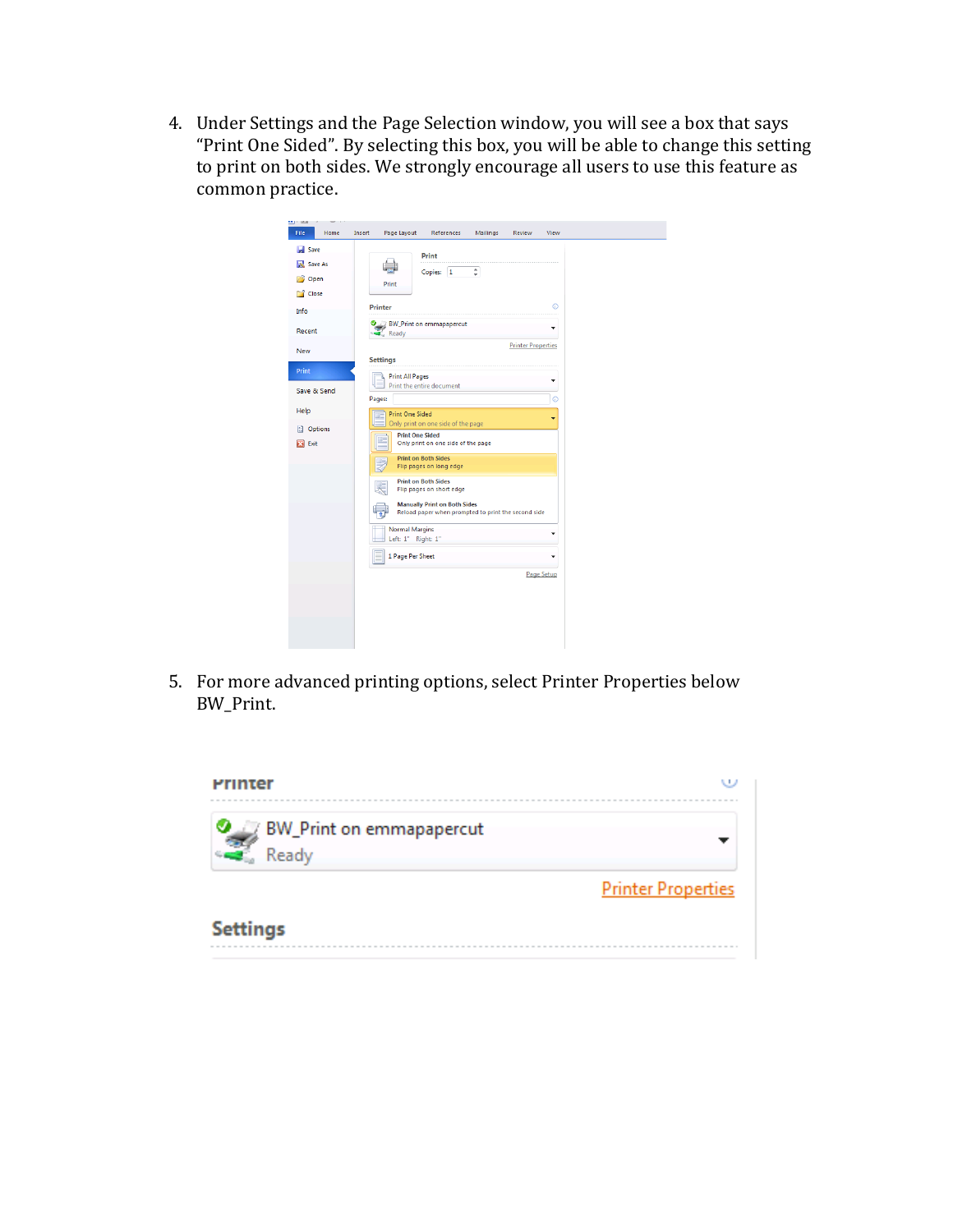6. From here, you will be able to select more advanced printer settings including finishing, paper size and paper handling.

| Print<br>Copies: 1<br>¢<br>Print<br><b>Close</b><br>$^\circledR$<br>Printer<br>BW_Print on emmapapercut<br>Ready<br><b>Printer Properties</b><br>888 \\emmapapercut\BW_Print Properties<br>$-x$<br>Basic<br>Finishing Paper Handling Effect Others Templates<br>Print Job:<br><b>Original Paper Size:</b><br><b>Normal Print</b><br>$\mathbf{v}$ $\mathbf{v}$<br>圓<br>冒<br>Letter (8 1/2 x 11")<br>$\blacktriangledown$<br>ı<br><b>Print Paper Size:</b><br>□ Image Scale:<br>Same as Original Size<br>$%$ (25-400)<br>$\overline{\phantom{a}}$<br>100<br><b>Paper Source:</b><br>懛<br>Auto<br>$\overline{\phantom{a}}$<br>Paper Type:<br>Plain (Auto)<br>٠<br>100%<br>Destination:<br>Letter<br>œ<br>Tray 2<br>$\blacktriangledown$<br>╝1.2.3 ╛1.2.3<br>Settings<br>$- (1 - 999)$<br><b>Number of Copies:</b><br>$\overline{1}$<br>Profile:<br>None<br>$\blacktriangledown$<br>Orientation:<br>H<br><b>R</b><br><b>Save Profile</b><br>Delete<br>C Portrait<br>C Landscape<br>Color:<br><b>Restore Defaults</b><br>$\frac{1}{2}$<br><b>Black and White</b><br>Details<br>$\blacktriangledown$<br>ОК<br>Cancel<br>Help |                                |  |
|------------------------------------------------------------------------------------------------------------------------------------------------------------------------------------------------------------------------------------------------------------------------------------------------------------------------------------------------------------------------------------------------------------------------------------------------------------------------------------------------------------------------------------------------------------------------------------------------------------------------------------------------------------------------------------------------------------------------------------------------------------------------------------------------------------------------------------------------------------------------------------------------------------------------------------------------------------------------------------------------------------------------------------------------------------------------------------------------------------------------|--------------------------------|--|
| Info                                                                                                                                                                                                                                                                                                                                                                                                                                                                                                                                                                                                                                                                                                                                                                                                                                                                                                                                                                                                                                                                                                                   | save<br>Save As<br><b>Open</b> |  |
| Print<br><b>Calculation</b><br>Exit                                                                                                                                                                                                                                                                                                                                                                                                                                                                                                                                                                                                                                                                                                                                                                                                                                                                                                                                                                                                                                                                                    |                                |  |
| <b>New</b><br>Save & Send<br>Help                                                                                                                                                                                                                                                                                                                                                                                                                                                                                                                                                                                                                                                                                                                                                                                                                                                                                                                                                                                                                                                                                      | Recent                         |  |
|                                                                                                                                                                                                                                                                                                                                                                                                                                                                                                                                                                                                                                                                                                                                                                                                                                                                                                                                                                                                                                                                                                                        |                                |  |
|                                                                                                                                                                                                                                                                                                                                                                                                                                                                                                                                                                                                                                                                                                                                                                                                                                                                                                                                                                                                                                                                                                                        |                                |  |
|                                                                                                                                                                                                                                                                                                                                                                                                                                                                                                                                                                                                                                                                                                                                                                                                                                                                                                                                                                                                                                                                                                                        |                                |  |
|                                                                                                                                                                                                                                                                                                                                                                                                                                                                                                                                                                                                                                                                                                                                                                                                                                                                                                                                                                                                                                                                                                                        |                                |  |
|                                                                                                                                                                                                                                                                                                                                                                                                                                                                                                                                                                                                                                                                                                                                                                                                                                                                                                                                                                                                                                                                                                                        |                                |  |
|                                                                                                                                                                                                                                                                                                                                                                                                                                                                                                                                                                                                                                                                                                                                                                                                                                                                                                                                                                                                                                                                                                                        |                                |  |
|                                                                                                                                                                                                                                                                                                                                                                                                                                                                                                                                                                                                                                                                                                                                                                                                                                                                                                                                                                                                                                                                                                                        |                                |  |
|                                                                                                                                                                                                                                                                                                                                                                                                                                                                                                                                                                                                                                                                                                                                                                                                                                                                                                                                                                                                                                                                                                                        |                                |  |
|                                                                                                                                                                                                                                                                                                                                                                                                                                                                                                                                                                                                                                                                                                                                                                                                                                                                                                                                                                                                                                                                                                                        |                                |  |
|                                                                                                                                                                                                                                                                                                                                                                                                                                                                                                                                                                                                                                                                                                                                                                                                                                                                                                                                                                                                                                                                                                                        |                                |  |
|                                                                                                                                                                                                                                                                                                                                                                                                                                                                                                                                                                                                                                                                                                                                                                                                                                                                                                                                                                                                                                                                                                                        |                                |  |
|                                                                                                                                                                                                                                                                                                                                                                                                                                                                                                                                                                                                                                                                                                                                                                                                                                                                                                                                                                                                                                                                                                                        |                                |  |
|                                                                                                                                                                                                                                                                                                                                                                                                                                                                                                                                                                                                                                                                                                                                                                                                                                                                                                                                                                                                                                                                                                                        |                                |  |
|                                                                                                                                                                                                                                                                                                                                                                                                                                                                                                                                                                                                                                                                                                                                                                                                                                                                                                                                                                                                                                                                                                                        |                                |  |

7. Once you have your print job configured, select the print option. You will then receive a notification that your job has been submitted to your personal queue..



8. Once your document has been submitted, you may authenticate at the nearest device to release your print job.